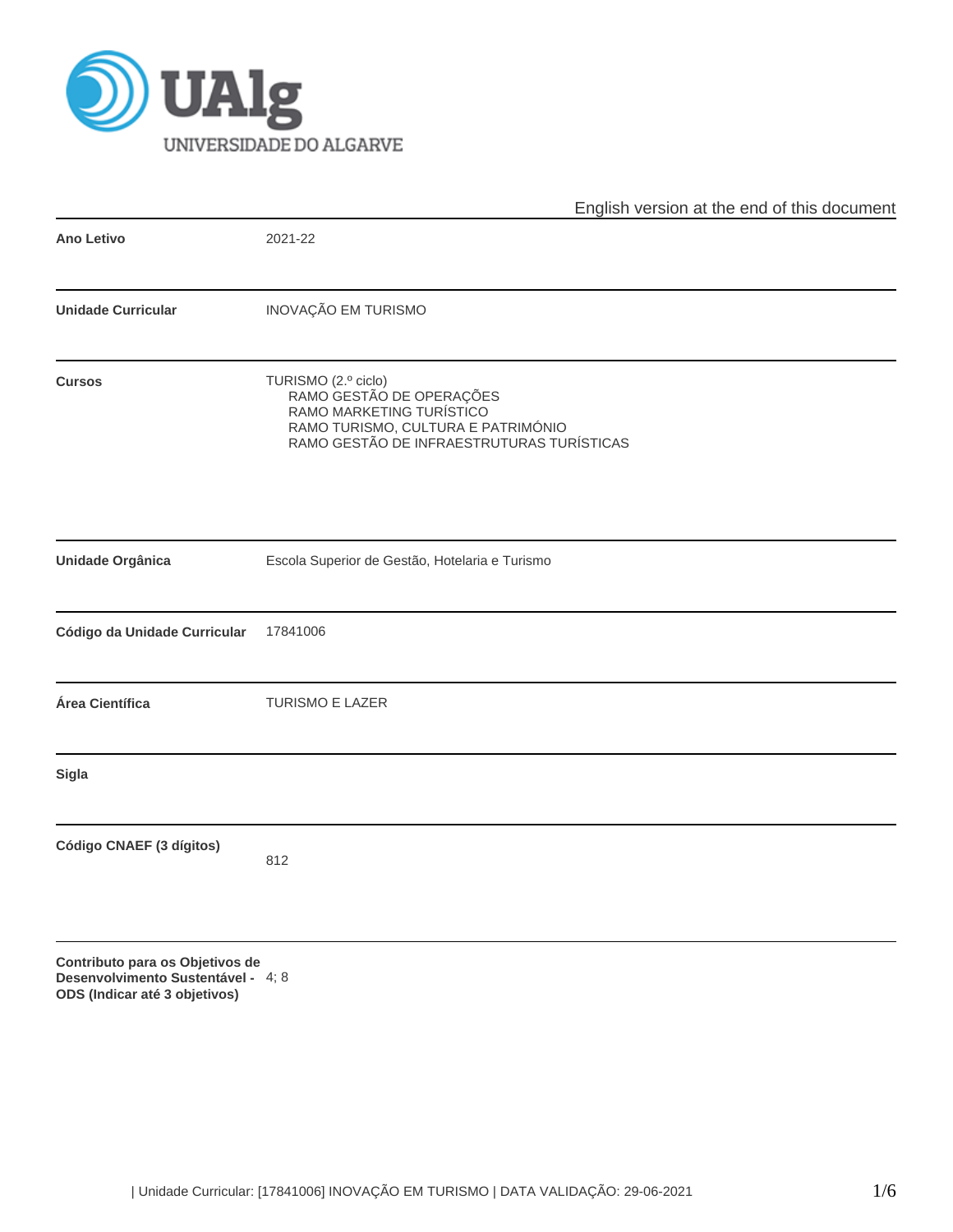

**Línguas de Aprendizagem** A língua de aprendizagem é o Português.

**Modalidade de ensino**

A modalidade de ensino é Presencial e à Distância.

**Docente Responsável** Maria Margarida Teixeira Custódio dos Santos

| <b>DOCENTE</b>                               | <b>TIPO DE AULA</b> | <b>TURMAS</b>   | TOTAL HORAS DE CONTACTO (*) |
|----------------------------------------------|---------------------|-----------------|-----------------------------|
| Maria Margarida Teixeira Custódio dos Santos | חד∙ ⊤ר              | <b>TP1: OT1</b> | 30TP: 50                    |

\* Para turmas lecionadas conjuntamente, apenas é contabilizada a carga horária de uma delas.

| <b>ANO</b> | <b>PERIODO DE FUNCIONAMENTO*</b> | <b>HORAS DE CONTACTO</b> | <b>I HORAS TOTAIS DE TRABALHO</b> | <b>ECTS</b> |
|------------|----------------------------------|--------------------------|-----------------------------------|-------------|
| -10        | S2                               | 30TP: 5OT                | 140                               |             |

\* A-Anual;S-Semestral;Q-Quadrimestral;T-Trimestral

# **Precedências**

Sem precedências

# **Conhecimentos Prévios recomendados**

Não existem pré-requisitos para a frequência da unidade curricular.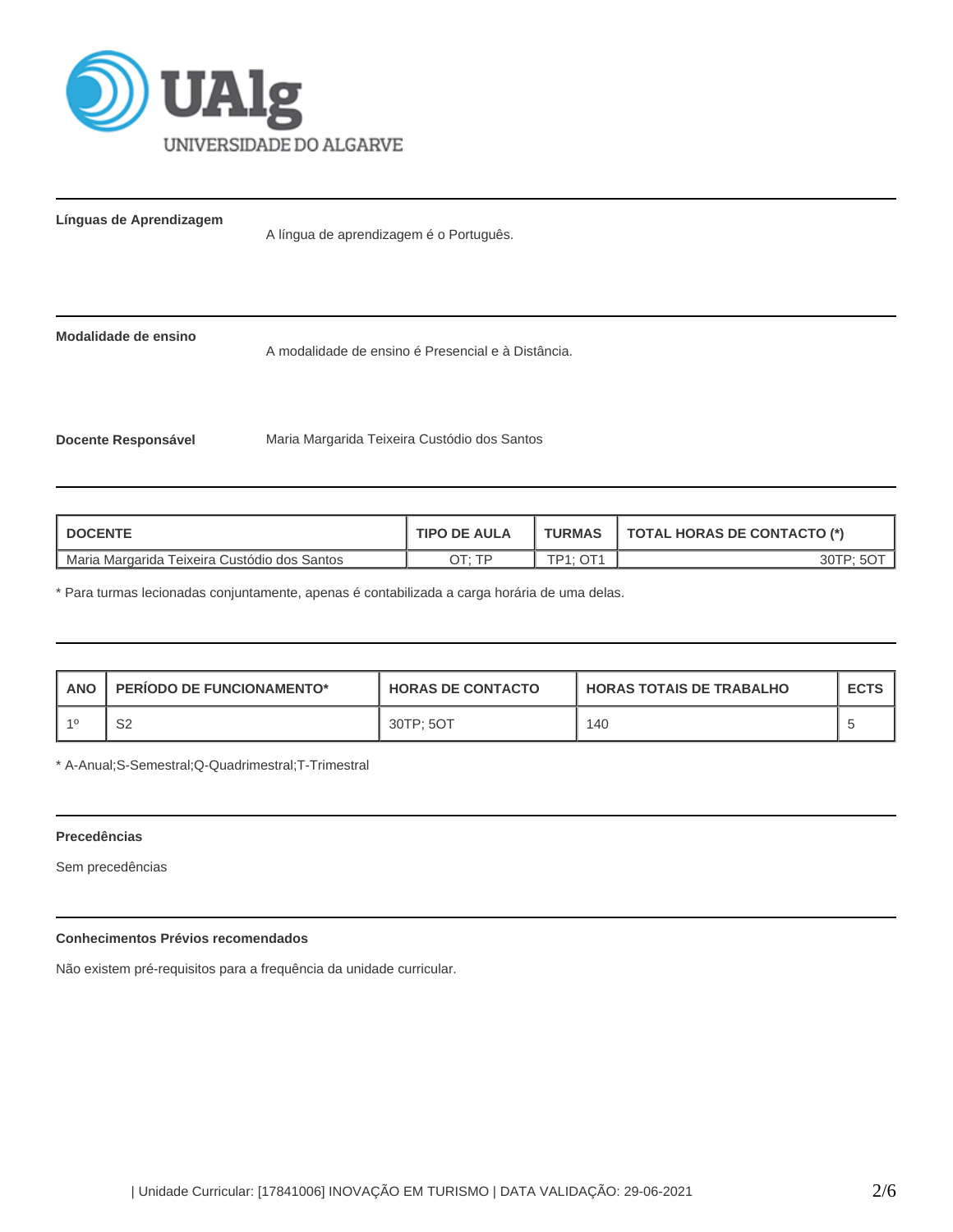

# **Objetivos de aprendizagem (conhecimentos, aptidões e competências)**

No final da unidade curricular, espera-se que o estudante seja capaz de:

- Compreender o conceito de inovação e a sua aplicação ao turismo;
- Identificar os fatores que enformam a inovação em turismo;
- Reconhecer tendências suscetíveis de impulsionar e suportar inovação em turismo;
- Levar a cabo tarefas de planeamento e gestão de inovação no âmbito da organização em que está inserido.

#### **Conteúdos programáticos**

- 1. O conceito de inovação e respetivas dimensões;
- 2. As diferentes tipologias de inovação;
- 3. Modelos de inovação;
- 4. Principais tendências, globais e específicas;
- 5. Estudos de caso\*.

\*No âmbito da unidade curricular é realizado 1 *field trip* com o objetivo de os alunos tomarem conhecimento, in loco, de projetos de inovação implementados na região. É igualmente promovida a interação dos estudantes com os promotores e gestores dos respetivos projetos.

#### **Metodologias de ensino (avaliação incluída)**

- Componente de Avaliação por Frequência CAF (peso 100%)
- Avaliação da CAF: Trabalho individual. 100%
- O estudante tem de cumprir com o dever de assiduidade, não podendo faltar a mais do que 25% das horas de contacto previstas.
- Dispensa de exame: CAF> = 10 valores

- Na época de exame de época normal, de recurso, especial de conclusão de curso ou melhoria de classificação, o resultado do exame corresponde a 100% da nota da UC.

#### **Bibliografia principal**

Fayos-Solà, E., & Cooper, C. (2019). The Future of Tourism: Innovation and Sustainability. Cham: Springer.

Gretze, U., Sigala, M., Xiang, Z., & Koo, C. (2015). Smart tourism: foundations and developments. Electron Markets, Vol.25, pp.179-188.

Hall, C. M., & Williams, A. M. (2020). Tourism and Innovation. Routledge.

Ratten, V., Braga, V., Álvarez-García, J., Rio-Rama, M. C. (2020). Tourism Innovation: Technology, Sustainability and Creativity. Abingdon: Routledge.

Santos, M. C., Ferreira, A., Costa, C., & Santos, J.A.C. (2020). A Model for the Development of Innovative Tourism Products: From Service to Transformation. Sustainability, 12, 4362.

Sigala, M., Rahimi, R. & Thelwall, M. (2019). B ig Data and Innovation in Tourism, Travel, and Hospitality: Managerial Approaches, Techniques, and Applications. Springer.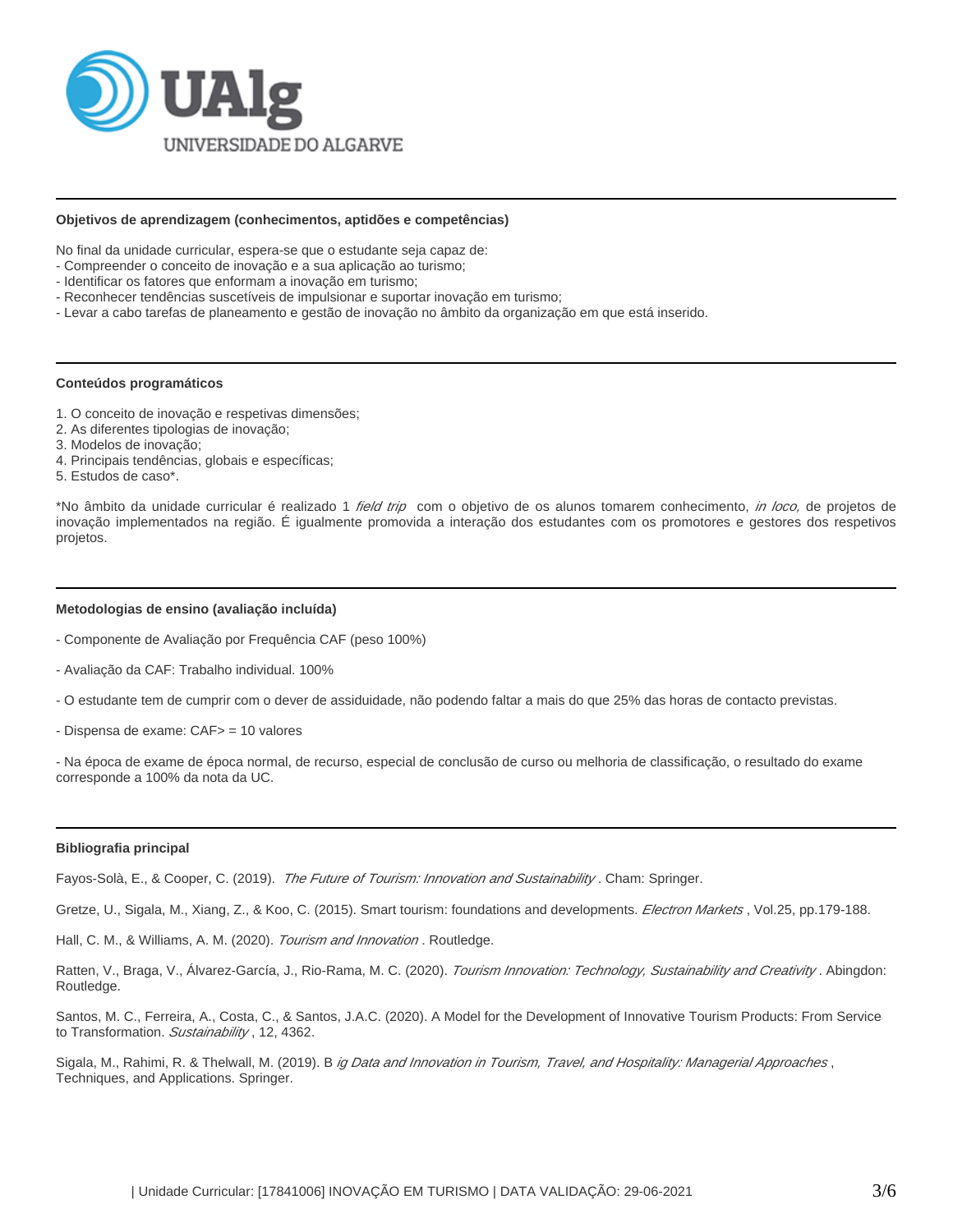

| <b>Academic Year</b>                                                                                   | 2021-22                                                                                                                                                                    |  |  |  |  |  |
|--------------------------------------------------------------------------------------------------------|----------------------------------------------------------------------------------------------------------------------------------------------------------------------------|--|--|--|--|--|
|                                                                                                        |                                                                                                                                                                            |  |  |  |  |  |
| <b>Course unit</b>                                                                                     | <b>INNOVATION IN TOURISM</b>                                                                                                                                               |  |  |  |  |  |
|                                                                                                        |                                                                                                                                                                            |  |  |  |  |  |
| <b>Courses</b>                                                                                         | <b>TOURISM</b><br>BRANCH OPERATIONS MANAGEMENT<br><b>BRANCH TOURISTIC MANAGEMENT</b><br>BRANCH TOURISM, CULTURE AND HERITAGE<br>BRANCH TOURISTIC INFRASTRUCTURE MANAGEMENT |  |  |  |  |  |
|                                                                                                        |                                                                                                                                                                            |  |  |  |  |  |
| <b>Faculty / School</b>                                                                                | SCHOOL OF MANAGEMENT, HOSPITALITY AND TOURISM                                                                                                                              |  |  |  |  |  |
| <b>Main Scientific Area</b>                                                                            |                                                                                                                                                                            |  |  |  |  |  |
| Acronym                                                                                                |                                                                                                                                                                            |  |  |  |  |  |
| <b>CNAEF</b> code (3 digits)                                                                           | 812                                                                                                                                                                        |  |  |  |  |  |
| <b>Contribution to Sustainable</b><br><b>Development Goals - SGD</b><br>(Designate up to 3 objectives) | 4:8                                                                                                                                                                        |  |  |  |  |  |
| Language of instruction                                                                                | The language of instruction is Portuguese.                                                                                                                                 |  |  |  |  |  |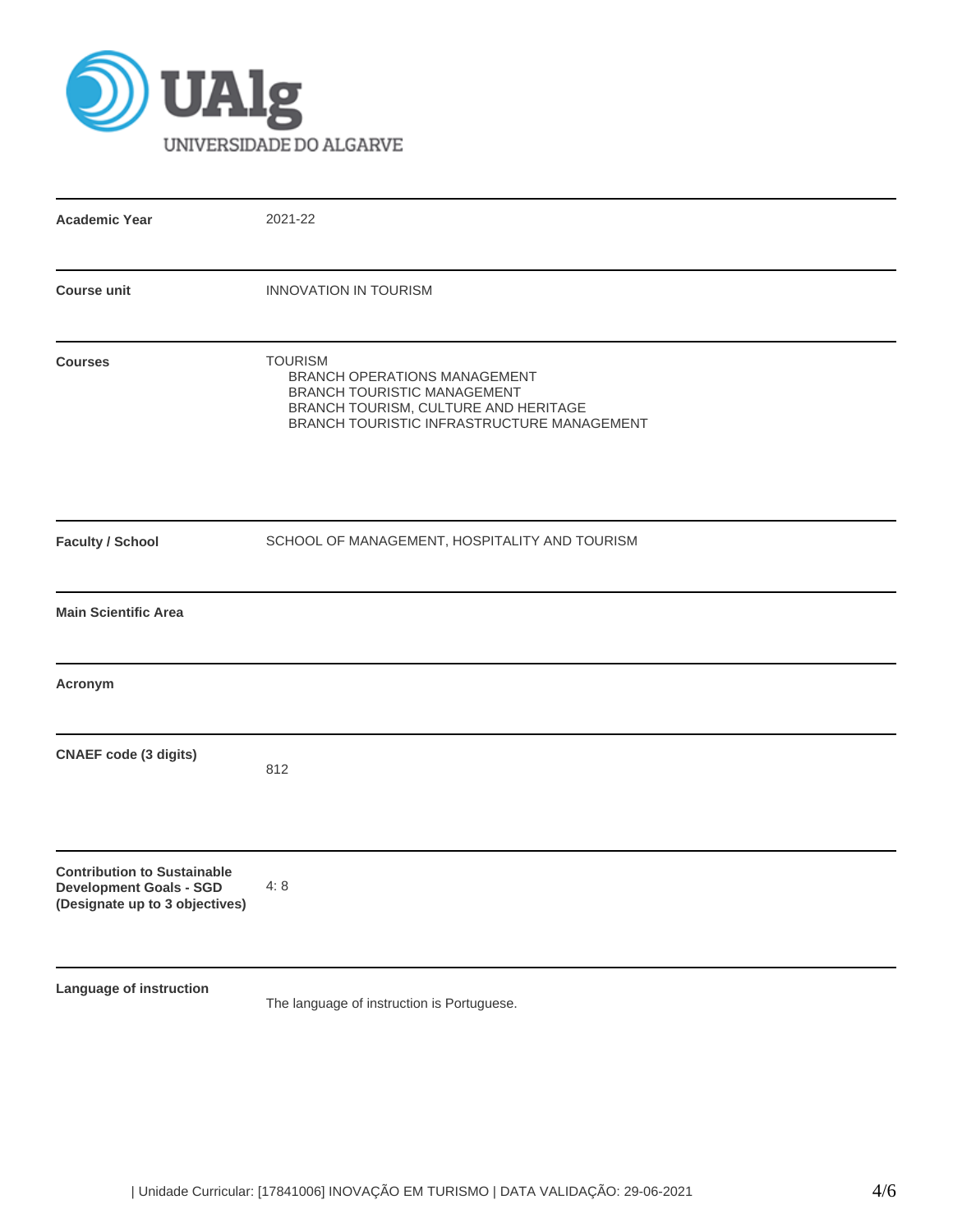

**Teaching/Learning modality**

The teaching modality is Face-to-Face and Distance.

**Coordinating teacher** Maria Margarida Teixeira Custódio dos Santos

| Teaching staff                                                                           | Type   | <b>Classes</b>        | Hours (*) |
|------------------------------------------------------------------------------------------|--------|-----------------------|-----------|
| I Maria Margarida Teixeira Custódio dos Santos                                           | OT: TP | $TD4 \cdot \bigcap 1$ |           |
| * Experimental according to the first contract and contract the computational of species |        |                       |           |

For classes taught jointly, it is only accounted the workload of one.

| Con<br>ours |   |                           | ים | <b>Trea</b> |   |                          |                    |               | Total    |
|-------------|---|---------------------------|----|-------------|---|--------------------------|--------------------|---------------|----------|
|             | К | $\mathsf{I} \cap$<br>ישוו | ΙЮ |             | Ш | $\overline{\phantom{a}}$ | $\mathbf{u}$<br>'' | $\parallel$ c | $\Delta$ |

T - Theoretical; TP - Theoretical and practical ; PL - Practical and laboratorial; TC - Field Work; S - Seminar; E - Training; OT - Tutorial; O - Other

# **Pre-requisites**

no pre-requisites

# **Prior knowledge and skills**

There are no pre-requirements for the frequency of curricular unit.

#### **The students intended learning outcomes (knowledge, skills and competences)**

At the end of the course, it is expected that the student is able to:

- Understand the concept of innovation and its application to tourism;
- Identify the factors that influence innovation in tourism;
- Recognize trends likely to boost and support innovation in tourism;
- To carry out tasks of planning and management of innovation within the organisation.